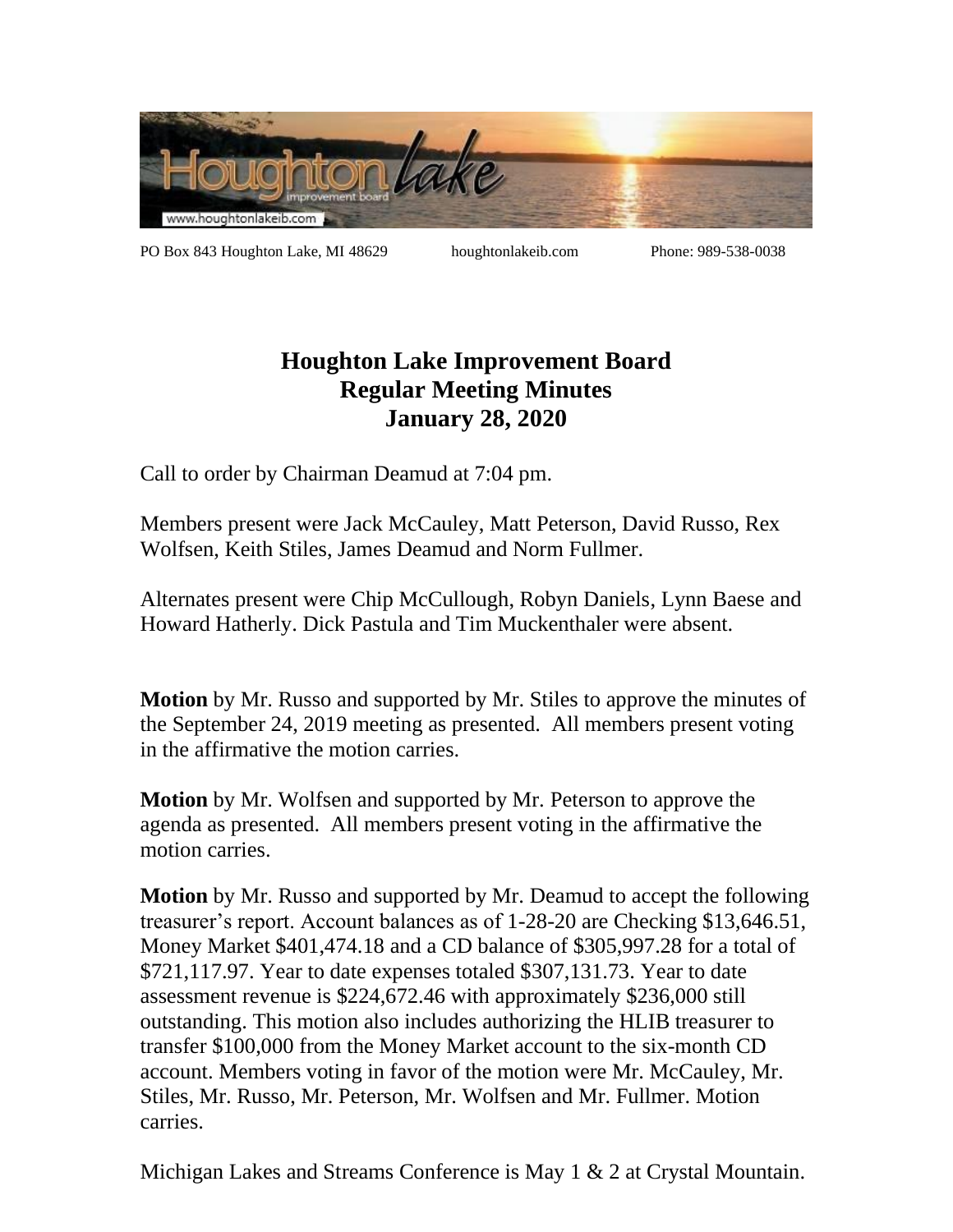**Motion** by Mr. Russo and supported by Mr. Stiles to remove property 006- 210-007-0000, a retired parcel number from the 12-1-2019 milfoil assessment roll and add to the 12-1-2020 assessment roll property 006-210- 007-1000. Members voting in favor of the motion were Mr. McCauley, Mr. Stiles, Mr. Russo, Mr. Peterson, Mr. Wolfsen and Mr. Fullmer. Motion carries.

**Motion** by Mr. Russo and supported by Mr. Wolfsen to authorize the HLIB Treasurer to adjust the milfoil roll on behalf of the HLIB Board in conjunction with the respective township officials for the duration of the Treasurer's term. Members voting in favor of the motion were Mr. McCauley, Mr. Stiles, Mr. Russo, Mr. Peterson, and Mr. Wolfsen. Mr. Fullmer abstained. Motion carries.

**Motion** by Mr. Fullmer and supported by Mr. Wolfsen to approve a contract presented by Spectrum Reach for 2020 television and digital advertising. The contract includes 3,628 television spots and digital online video and display with geo-fencing for an estimated 250,286 impressions to run between 4-17-20 through 9-13-20. Total cost of the contract is \$8,310 which includes \$810 for production of a new ad. Members voting in favor of the motion were Mr. McCauley, Mr. Stiles, Mr. Russo, Mr. Peterson, Mr. Wolfsen, Mr. Deamud and Mr. Fullmer. Motion carries.

HLLA-HLIB boat wash update-HLLA representative Pat Inman presented to the board the 2019 AIS final activity report. The boat wash station season lasted from May 20. 2019 through October 5, 2019 with a total of 82 days that the boat wash station was manned. 1787 boats were surveyed, 4028 boaters were engaged, and 272 boats were washed. The 2020 proposal will be presented at a later meeting. Full report attached.

**RLS Report**-Jennifer Jones and Mike Solomon presented to the board a power point presentation of the 2019 annual report. Jones identified other invasive species other than Eurasian Water Milfoil as potential issues in the future. Other species include curly-leaf pond weed, starry stonewort and purple-lossestrife. Jones compared the Middle Grounds before and after treatment with ProcellaCOR. In June of 2019 there was a 45.3% coverage of EWM compared to 17.2% after treatment. She also stated that native